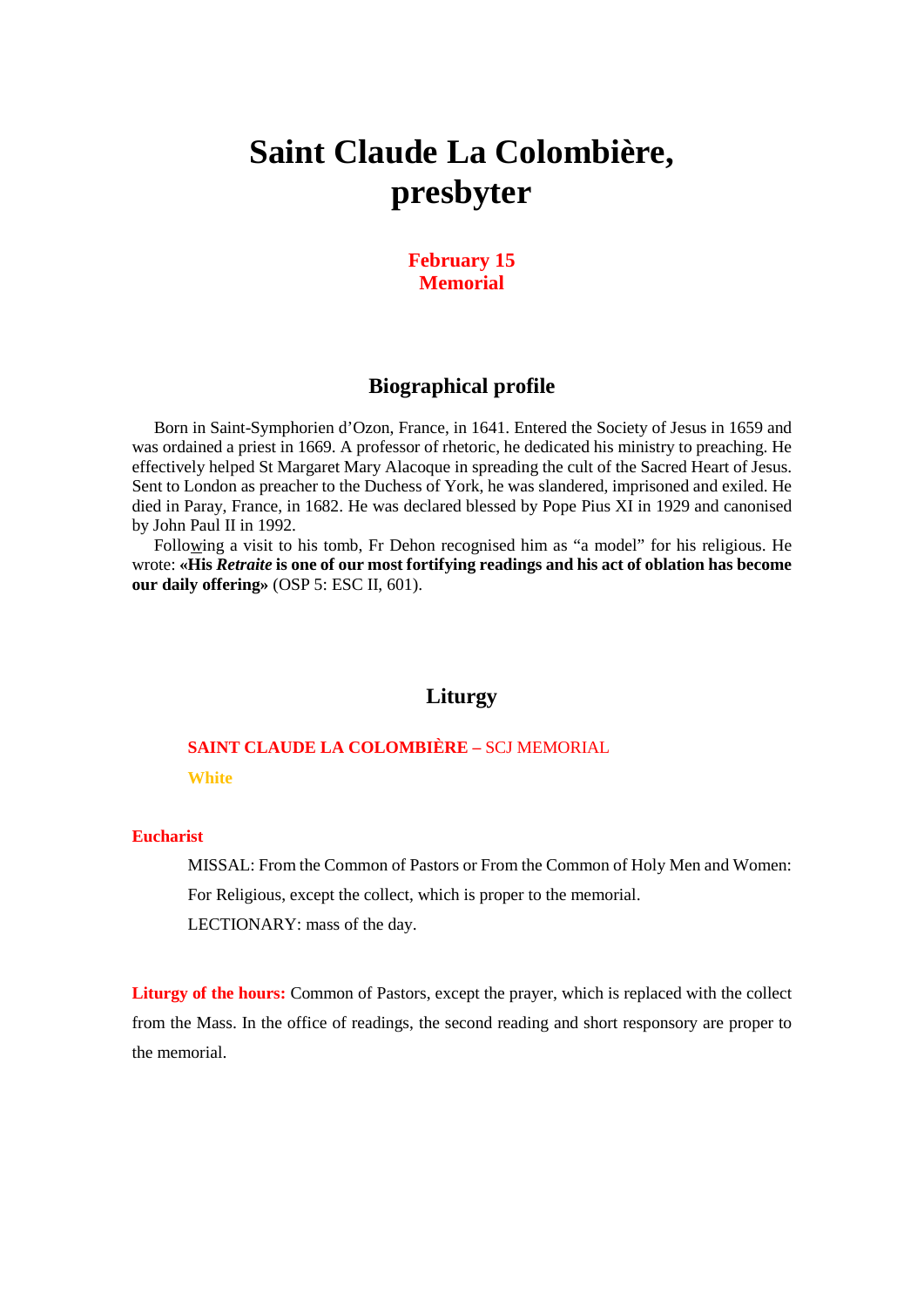## **Eucharist**

#### Entrance Antiphon Cf. Ps. 16 (15): 5

O Lord, it is you who are my portion and cup; you yourself who secure my portion.

#### COLLECT

Lord and Holy Father, who spoke to Saint Claude, your faithful servant, so that he would bear witness to your immense love, grant your Church to be enlightened and consoled by your gifts of your grace. Through your Son our Lord Jesus Christ, who lives and reigns with you, in the unity of the Holy Spirit, One God, for ever and ever. Amen

#### PRAYER OF THE FAITHFUL

Comforted by the witness of our brothers and sisters renowned for their holiness, we open our hearts to a filial trust in God, the giver of every perfect gift.

#### R. *Give us, O Father, your Spirit of holiness.*

- O Lord, make the Church one and holy. As the bride of Christ and mother of the saints may she express the richness of your gifts and charisms, let us pray.

- O Lord, raise up in your Church men and women capable of exercising heroic charity, with an availability open to the needs of all, let us pray.

- O Lord, raise up in the midst of your people vocations to virginity for the kingdom of heaven, as a sign of the primacy of the Spirit and the hope of future blessing, let us pray.

- O Lord, support us in our daily experience, that by witnessing fidelity to the Gospel we will not hesitate to give our life for Christ, let us pray.

- O Lord, touch the heart of those who waste your goods in a superficial existence without ideals and love. Lead us to sincere penance and conversion that we may live in You, let us pray.

O Lord, who in the waters of Baptism purify and renew your Church. Make it holy and immaculate, and give us the grace of your Spirit to proclaim your immense mercy in the footsteps of Jesus, Through Christ our Lord.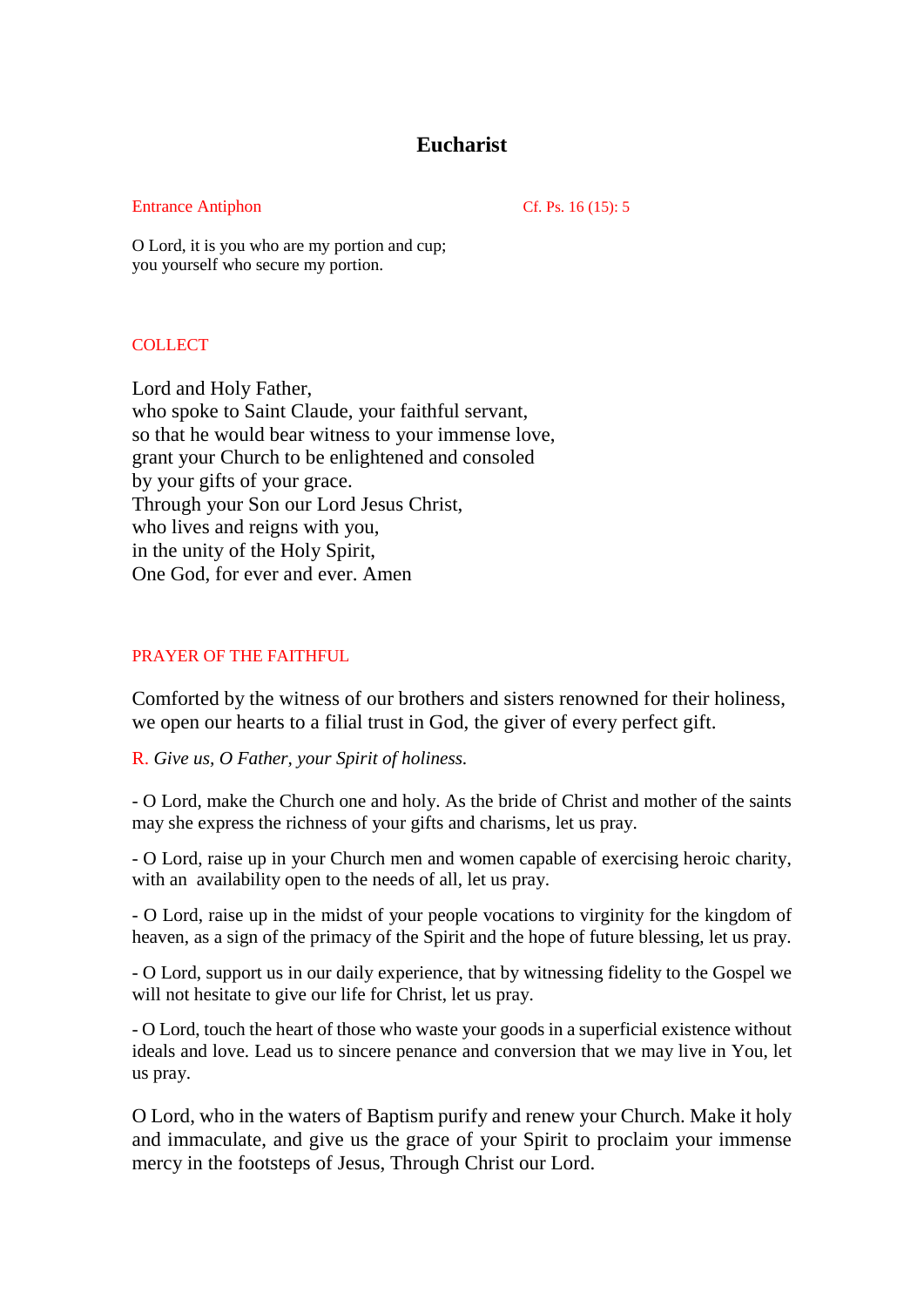#### PRAYER OVER THE OFFERINGS

Most merciful God, who were pleased to create in blessed Saint Claude the New Man in your image, the old having passed away, graciously grant, we pray, that, renewed like him, we may offer you the acceptable sacrifice of conciliation. Through Christ our Lord.

#### PREFACE II OF SAINTS *The action of the Saints*

V./ The Lord be with you. R./ And with your spirit.

V./ Lift up your hearts. R./ We lift them up to the Lord.

V./ Let us give thanks to the Lord our God. R./ It is right and just.

It is truly right and just, our duty and our salvation, always and everywhere to give you thanks, Lord, holy Father, almighty and eternal God, through Christ our Lord.

For in the marvelous confession of your Saints, you make your Church fruitful with strength ever new and offer us sure signs of your love. And that your saving mysteries may be fulfilled, their great example lends us courage, their fervent prayers sustain us in all we do.

And so, Lord, with all the Angels and Saints, we, too, give you thanks, as in exultation we acclaim:

Holy, Holy, Holy Lord of hosts…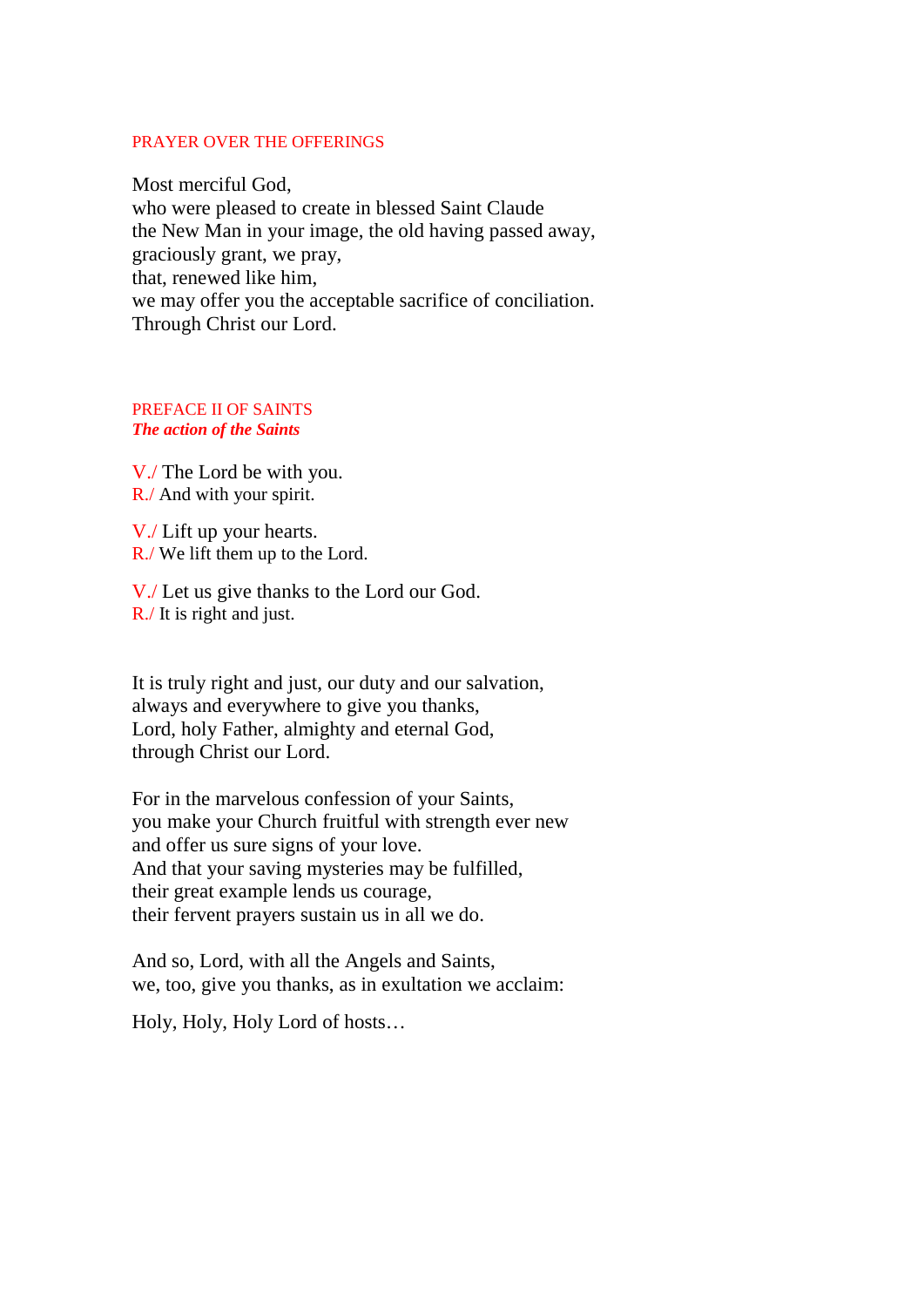#### Communion Antiphon Cf. Mt 19: 27-29

Amen I say to you: That you who have left all and followed me Will receive a hundredfold and possess eternal life.

#### PRAYER AFTER COMMUNION

By the power of this Sacrament, Lord, we pray, lead us always in your love, through the example of blessed Saint Claude, and bring to fulfillment the good work you have begun in us until the day of Christ Jesus. Who lives and reigns for ever and ever.